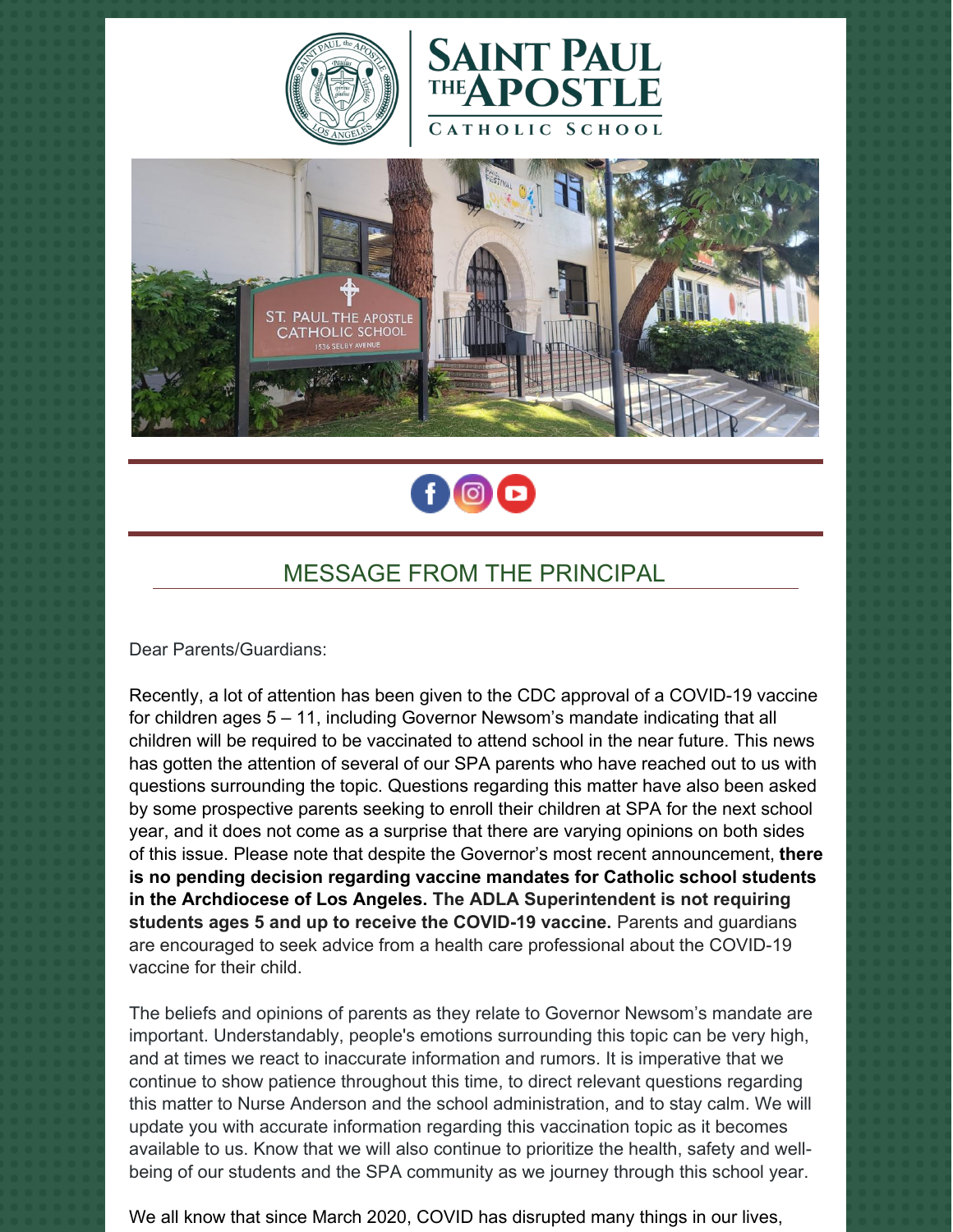including our students' normal progression through school and learning. Fortunately for our SPA community, the disruption we experienced hasn't been as significant as it has been for students at some other schools; we have been able to continue to provide our students with a quality education throughout the pandemic. Our teachers truly understand that, for our students, the "window of opportunity" to learn, to improve, and to be prepared for their next grade level is only open for a short period of time (180 days), and it is critical that they take advantage of every teaching opportunity so that significant learning loss does not occur. I commend them for that goal.

And finally, it has come to our attention that a statewide "sit out" for Monday, November 15, is being organized through social media channels targeting public, private and Catholic school parents and teachers. This action is meant to inflict damage to the learning environment and symbolize the potential impact to enrollment loss if the Governor's COVID-19 vaccine mandate is enforced in all schools. **We want to reiterate that removing a child from school to protest the mandate, particularly given ADLA's position, is unnecessary and harmful to every student.**

As always, thank you for your understanding, partnership, and ongoing support of our wonderful community. We will get through this together!

Peace and Blessings,

Crystal Pinkofsky Principal

# **ANNOUNCEMENTS**

### **NO SCHOOL THURSDAY!**



This is just a reminder that school will NOT be in session on **Veterans Day which is this Thursday, November 11 th.** And speaking of Veterans…

…Jesus said, "There is no greater love than to lay down one's life for a friend." We could never thank our military men and women enough for their courageous service to our country and its people. We pray in thanksgiving for those who have, in their military service, sacrificed their time, strength, ambition, health, and even their lives on this earth, to benefit us all. If history has taught us anything, it is that our troops will bear any hardship in their quest for liberty, justice, and freedom. And for that, we are forever grateful!

#### **PARENT-TEACHER CONFERENCES**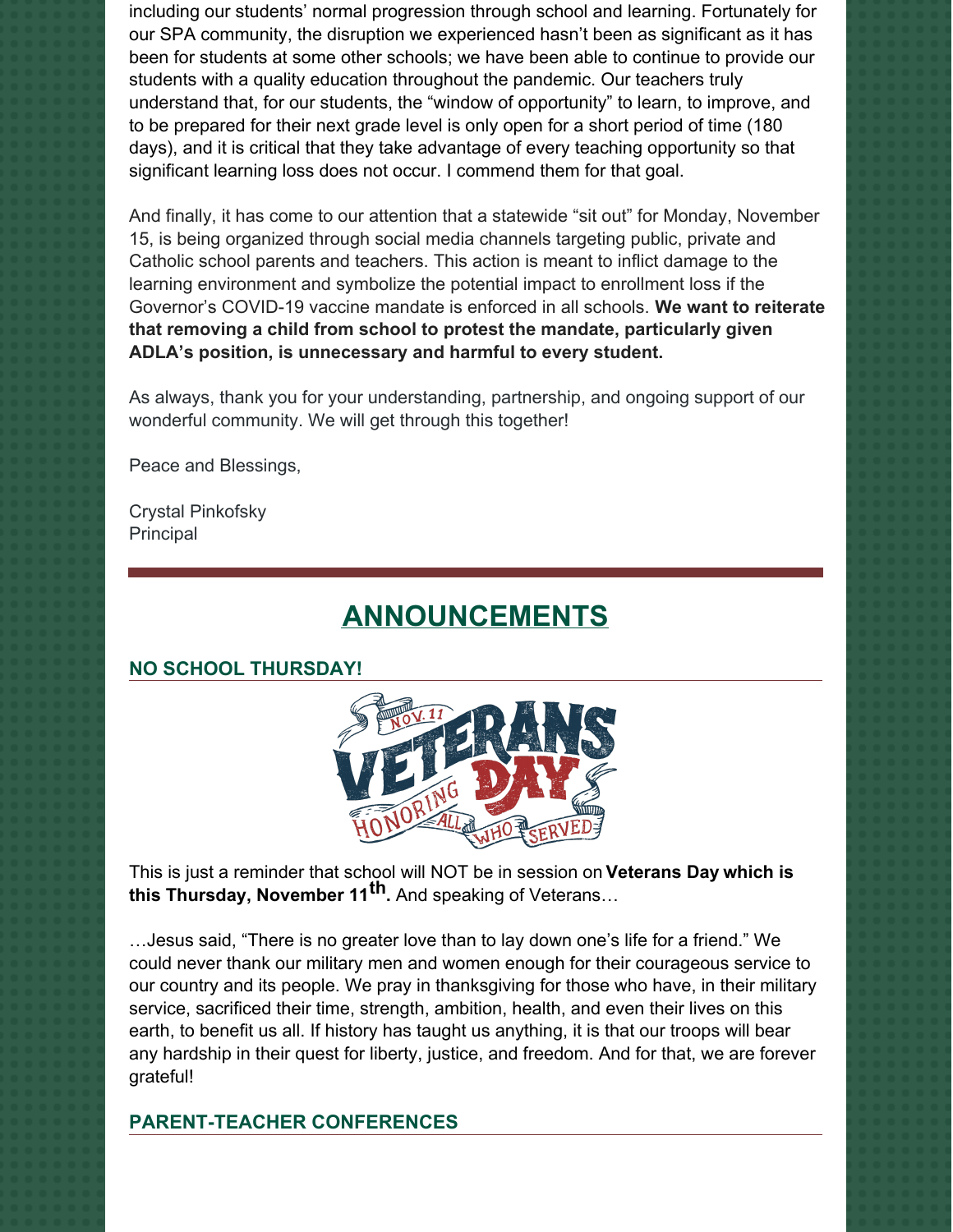

Parent-Teacher Conferences for the first trimester are scheduled to begin the week of November 15<sup>th</sup>. Please note the following information:

- **Sign-up links were emailed** on November 3 rd for families with three or more children to schedule; on November 4<sup>th</sup> for families with two children to schedule; and on November 5<sup>th</sup> for those with one child to schedule. All scheduling must be completed by this Tuesday, November 9, at 6:00 p.m. **Please use your child's last name to sign-up for a conference.**
- **Self-scheduling will close at 6:00 p.m. on Tuesday, November 9 th.** After that date, please email your child's teacher directly with any scheduling requests.
- If there are any **special instructions** from the teachers (e.g. who should attend the conference, the location, etc..) they will be listed under "Special Instructions" on the sign-up page.

All parents are asked to schedule a conference time with the **homeroom teachers** to discuss the progress being made in regards to your child's faith development, academic and behavioral progress, the results of the STAR Diagnostic assessment, and achievement of the School Learning Expectations. The teachers are also looking forward to having you share your insights or any concerns you might have regarding your child's academic, social, or personal progress at St. Paul the Apostle School. Any parent wishing to include **subject area teachers** (science, math, music, art, etc.) should send an email to your child's homeroom teacher with that request so the teacher can be invited to join the conference.

The conference meetings will be held beginning Monday, November 15, through Friday, November 19, as indicated below. **Please note that school will dismiss at 12:00 every day during conference week.** After-School Care will be available each day from 12:00 p.m. until 6:00 p.m.

#### **2022 YEARBOOK ORDERS**



It's time to order your 2021-2022 St. Paul the Apostle School yearbook! Don't miss out! It is a wonderful way to remember the school year! You can just click **[HERE](https://www.prestoregister.com/cgi-bin/order.pl?ref=spapostle_school&fm=3)** to order.

\$25- if ordered before November 15th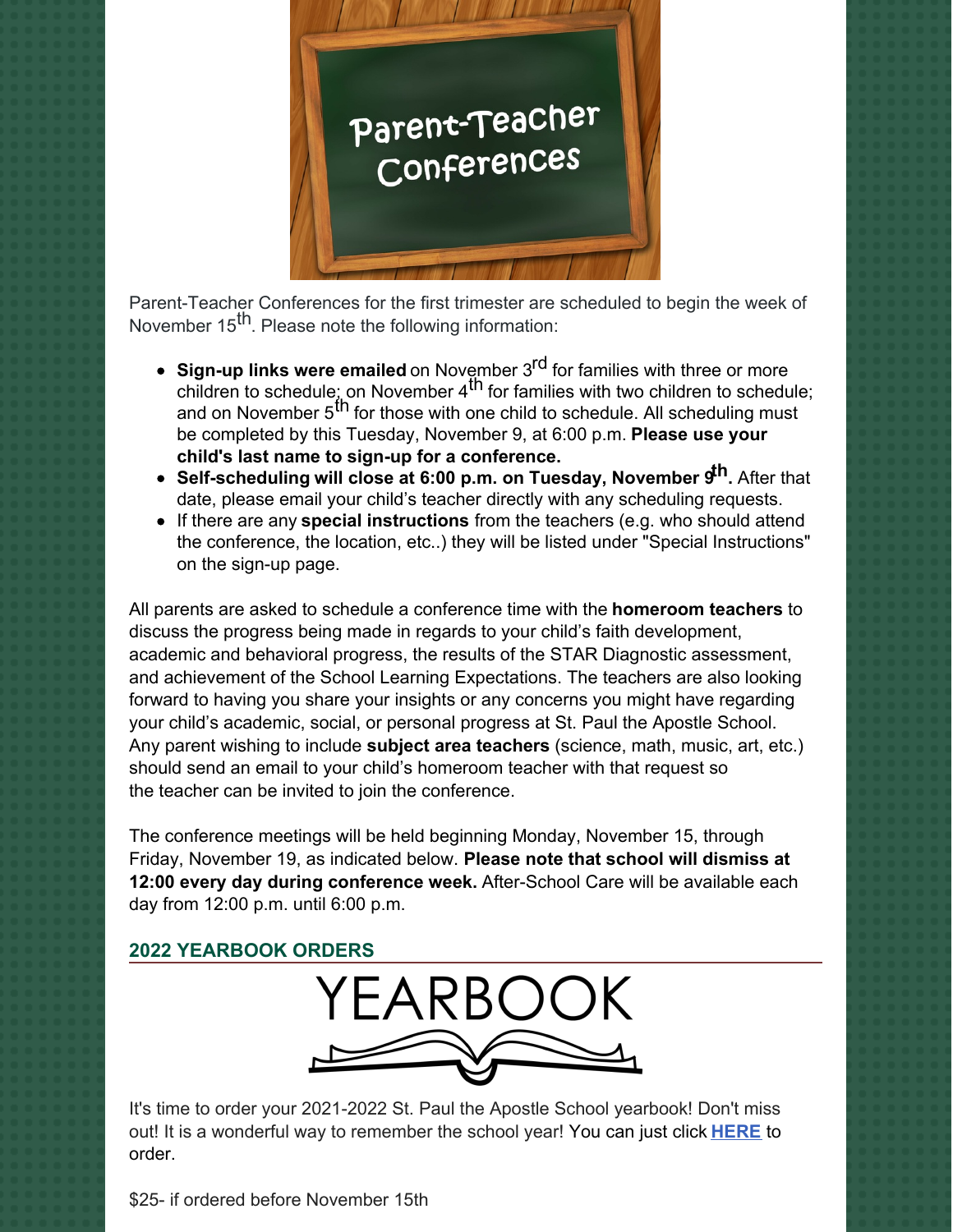\$35- if ordered between November 16th – December 17th \$45- if ordered between December 18th – January 18th \$55- if paid for in June during yearbook distribution, but there is no guarantee there will be any yearbooks left.

#### **SPA BIZ BREAKFAST MEETING**

The St. Paul Business Breakfast is a community of St. Paul parishioners and school parents who share the joys, struggles, successes, failures, and lessons of their business lives, and discern how they do, or can, live their Catholic faith through their professions.

This is a great opportunity to connect with those fellow parents and parishioners you know, don't know but may have frequently seen, or have never seen before! Come pitch your



business and learn about others. The group meets on the second Tuesday of each month (except July and August) and you are always welcome. Jay Spillane and Scott Tamkin are the hosts. No need to RSVP…just show up and join everyone for both information and inspiration!

Their next meeting is Tuesday, November 9, at 7:45 a.m. in the SPA Multi-Purpose Room. Rajpal Gibson, a SPA parent, will be speaking about charitable giving.

#### **2021 FATHER'S CLUB GOLF TOURNAMENT**



It's almost here! The **SPA [Father's](https://www.spadad.org/) Club** (SPA FC) is excited to finally tee-off our 2021 annual Golf Tournament! Sign-up now for a fall afternoon of charitable (and outdoor) fun and competition to support our school.

ALL LEVELS ARE WELCOME! SINGLE-SIGN-UPS ARE GREAT! Don't have a 4 some, or do you only have a PARTIAL team? No problem! Sign-up individually and we will pair you with other fellow SPA dads. It's a great way to meet new parents!

#### **Monday, November 15, 2021 Braemar Country Club (Tarzana)**

8:00 a.m. Registration/Warm-up 9:00 a.m. Putting Contest 10:00 a.m. Shotgun Starts 3:00 p.m. Hosted Awards Reception & Prizes